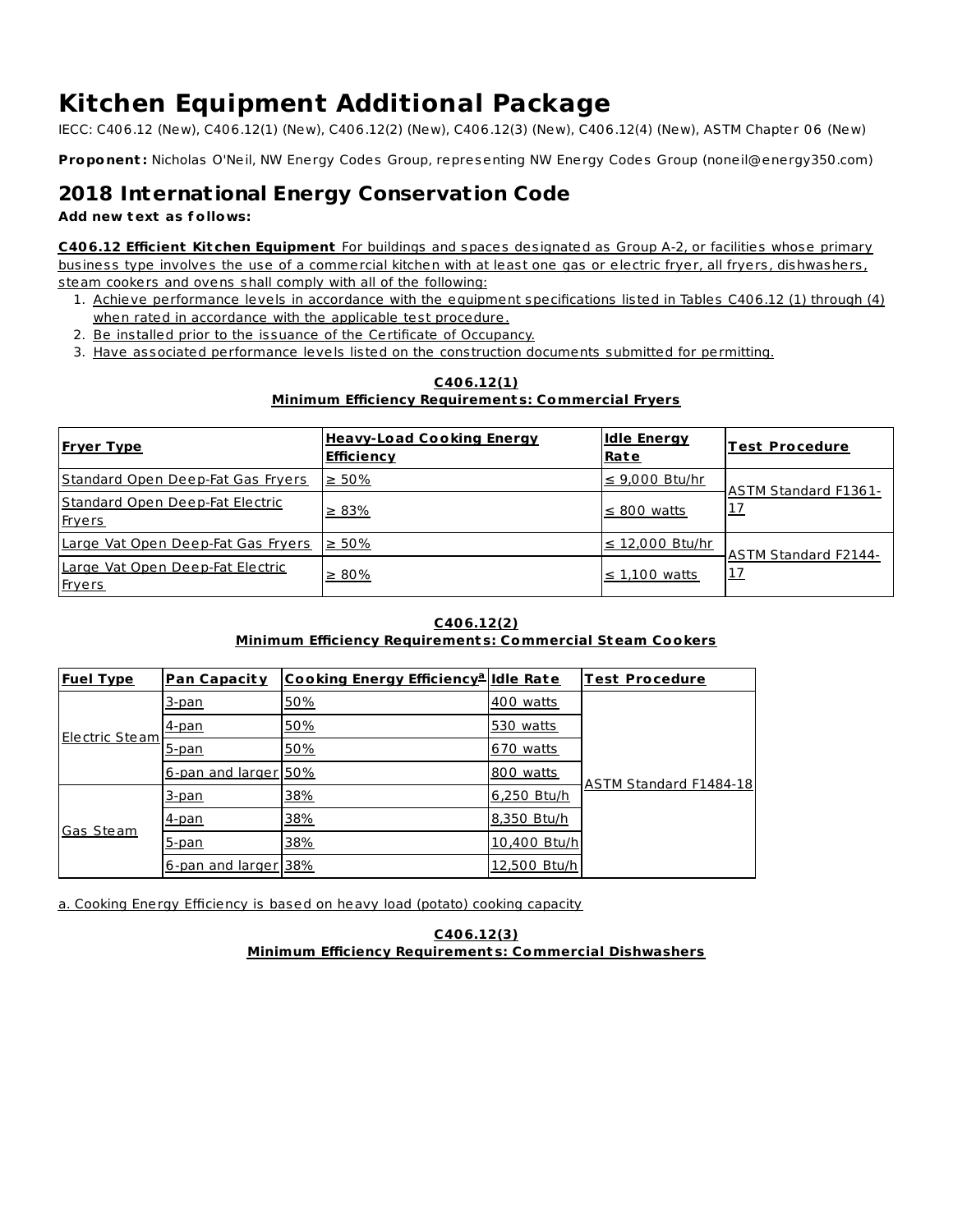|                                | <u> High Temp Efficiency</u><br><b>Requirements</b> |                                   | Low Temp Efficiency<br>Requirements     |                              | <b>Test Procedure</b> |
|--------------------------------|-----------------------------------------------------|-----------------------------------|-----------------------------------------|------------------------------|-----------------------|
| <b>Machine Type</b>            | <b>Idle Energy</b><br>Rate <sup>a</sup>             | Water<br>Consumption <sup>b</sup> | <b>Idle Energy</b><br>Rate <sup>a</sup> | Water<br><u>Consumptionb</u> |                       |
| Under Counter                  | $\leq$ 0.50 kW                                      | $\leq$ 0.86 GPR                   | $\leq$ 0.50 kW                          | $\leq$ 1.19 GPR              |                       |
| Stationary Single Tank<br>Door | $\leq$ 0.70 kW                                      | $\leq$ 0.89 GPR                   | $\leq$ 0.60 kW                          | $\leq$ 1.18 GPR              |                       |
| Pot, Pan, and Utensil          | $\leq$ 1.20 kW                                      | $\leq$ 0.58 GPR                   | $\leq$ 1.00 kW                          | $\leq$ 0.58 GPSF             | <b>ASTM Standard</b>  |
| Single Tank Conveyor           | $\leq$ 1.50 kW                                      | $\leq$ 0.70 GPR                   | $\leq$ 1.50 kW                          | $\leq$ 0.79 GPR              | F1696-18              |
| Multiple Tank Conveyor         | $\leq$ 2.25 kW                                      | $\leq$ 0.54 GPR                   | $\leq$ 2.00 kW                          | $\leq$ 0.54 GPR              | <b>ASTM Standard</b>  |
| Single Tank Flight Type        | Reported                                            | $GPH \le 2.975x +$<br>55.00       | Reported                                | $GPH \leq 2.975x +$<br>55.00 | F1920-15              |
| Multiple Tank Flight<br>Type   | Reported                                            | GPH $\leq$ 4.96 $x$ +<br>17.00    | Reported                                | GPH $\leq$ 4.96x +<br>17.00  |                       |

a. Idle results should be measured with the door closed and represent the total idle energy consumed by the machine including all tank heater(s) and controls. Booster heater (internal or external) energy consumption should not be part of this measurement unless it cannot be separately monitored.

b. GPR = gallons per rack; GPSF = gallons per square foot of rack; GPH = gallons per hour;  $x = sf$  of conveyor belt (i.e., W<sup>\*</sup>L) /min (max conveyor speed).

|                          | <u>Fuel Type Classification</u> | <b>Idle Rate</b>                                            | Cooking-Energy Efficiency, % Test Procedure |                      |  |  |
|--------------------------|---------------------------------|-------------------------------------------------------------|---------------------------------------------|----------------------|--|--|
|                          | <b>Convection Ovens</b>         |                                                             |                                             |                      |  |  |
|                          | Full-Size                       | $\leq$ 12,000 Btu/h                                         | $\geq 46$                                   |                      |  |  |
|                          | Half-Size                       | $\leq$ 1.0 Btu/h                                            | <u>≥ 71</u>                                 | <b>ASTM F1496-13</b> |  |  |
| <b>Electric</b>          | Full-Size                       | $\leq$ 1.60 Btu/h                                           |                                             |                      |  |  |
| <b>Combination Ovens</b> |                                 |                                                             |                                             |                      |  |  |
|                          | Steam Mode                      | ≤ 200P <sup>a</sup> +6,511 Btu/h                            | $\geq 41$                                   |                      |  |  |
|                          | <b>Convection Mode</b>          | ≤ 150 P <sup>a</sup> +5,425 Btu/h                           | $\geq$ 56                                   | ASTM F2861-17        |  |  |
| <b>Electric</b>          | Steam Mode                      | $\underline{\leq}$ 0.133P <sup>a</sup> +0.6400 kW $\geq$ 55 |                                             |                      |  |  |
|                          | <b>Convection Mode</b>          | ≤ 0.080 P <sup>a</sup> +0.4989 kW $\geq 76$                 |                                             |                      |  |  |
| <b>Rack Ovens</b>        |                                 |                                                             |                                             |                      |  |  |
|                          | Single                          | ≤ 25,000 Btu/h                                              | $\geq 48$                                   | ASTM F2093-18        |  |  |
|                          | Double                          | ≤ 30,000 Btu/h                                              | $\geq 52$                                   |                      |  |  |

**C406.12(4) Minimum Efficiency Requirement s: Commercial Ovens**

a. P = Pan Capacity: The number of steam table pans the combination oven is able to accommodate as per the ASTM F1495-14a standard specification.

**Add new standard(s) f ollows:**

AST M<br>100 Barr Harbor Drive, P.O. Box C700 West Conshohocken PA 19428-2959

**F1361-17: Standard Test Met hod f or Perf ormance of Open Deep Fat Fryers**

AST M<br>100 Barr Harbor Drive, P.O. Box C700 West Conshohocken PA 19428-2959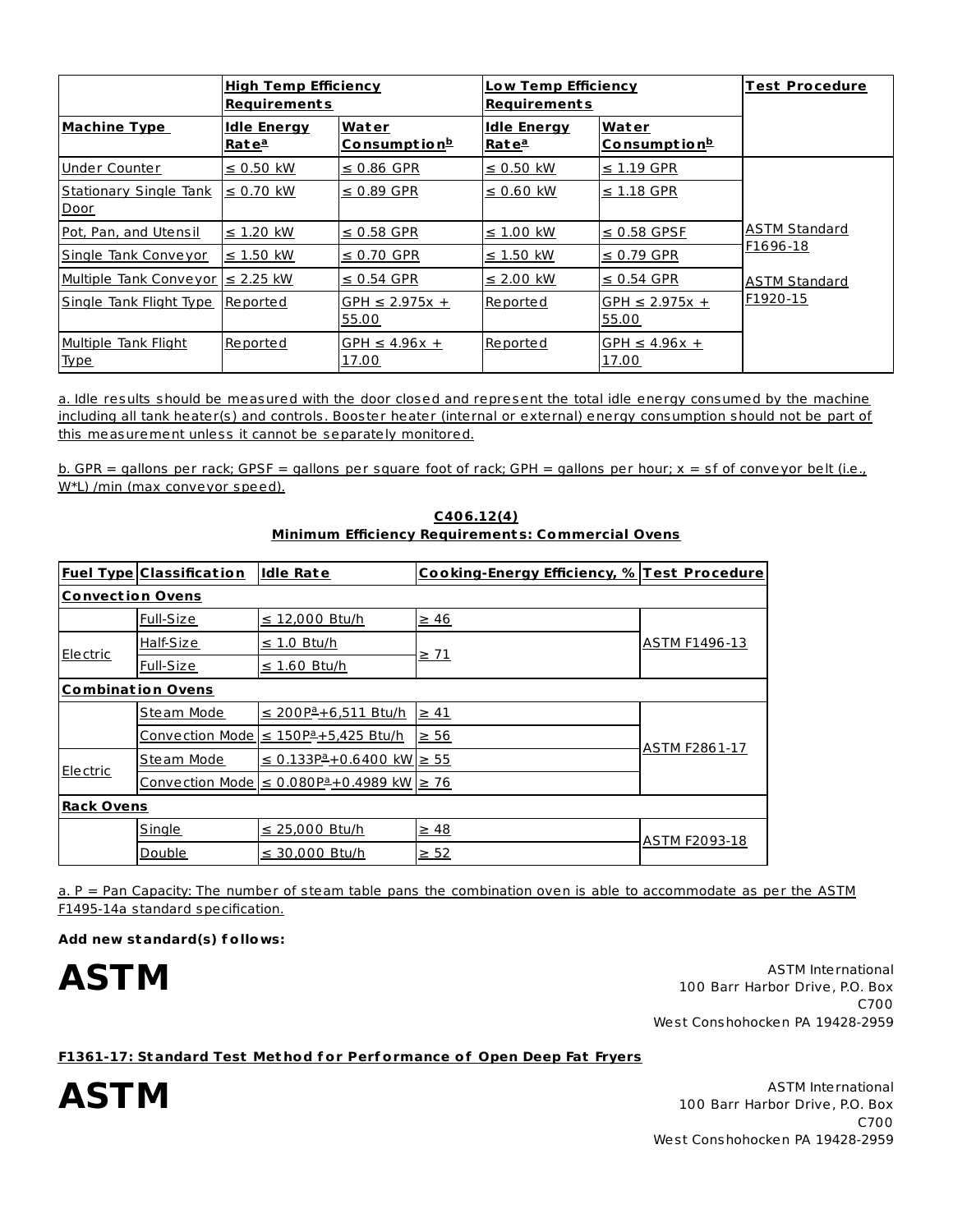**AST M** ASTM International AST **M** ASTM International AST **M** ASTM International AST M 100 Barr Harbor Drive, P.O. Box C700 West Conshohocken PA 19428-2959

**F1484-18: Standard Test Met hod f or Perf ormance of Steam Cookers**

**AST M** ASTM International AST **M** ASTM International AST **M** ASTM International AST M 100 Barr Harbor Drive, P.O. Box C700 West Conshohocken PA 19428-2959

**F1696-18: Standard Test Met hod f or Energy Perf ormance of Stat ionary-Rack,Door-Type Commercial Dishwashing Machines**

**AST M** ASTM International AST **M** ASTM International AST **M** ASTM International AST M 100 Barr Harbor Drive, P.O. Box C700 West Conshohocken PA 19428-2959

**F1920-15: Standard Test Met hod f or Perf ormance of Rack Conveyor Commercial Dishwashing Machines**

AST M<br>100 Barr Harbor Drive, P.O. Box C700 West Conshohocken PA 19428-2959

**F1496-13: Standard Test Met hod f or Perf ormance of Convect ion Ovens**

**AST M** ASTM International AST **M** ASTM International AST **M** ASTM International AST M 100 Barr Harbor Drive, P.O. Box C700 West Conshohocken PA 19428-2959

**F2861-17: Standard Test Met hod f or Enhanced Perf ormance of Combinat ion Oven in Various Modes**

**AST M** ASTM International AST **M** ASTM International AST **M** ASTM International AST M 100 Barr Harbor Drive, P.O. Box C700 West Conshohocken PA 19428-2959

**F2093-18: Standard Test Met hod f or Perf ormance of Rack Ovens**

AST M<br>100 Barr Harbor Drive, P.O. Box C700 West Conshohocken PA 19428-2959

#### **F1495-14a: Standard Specificat ion f or Combinat ion Oven Elect ric or Gas Fired**

**Reason Statement :** Kitchen equipment uses a large share of building energy use in restaurants, schools, dormitories, hotels, and other facilities with full service kitchens. More efficient equipment saves energy by improving the heat transfer to the cooking process, either through better equipment insulation or other innovations in the appliances. This proposal provides more flexibility to building designers when it is added to the energy efficiency credit choices. It specifically addresses the large energy use of kitchen equipment.

This proposal allows credit for efficient kitchen equipment in Section C406 where extra efficiency options are required. There is a separate proposal that modifies Section C406 from the current requirement to select one of the listed options, to assigning credits to each measure and requiring a certain number of credits. The implementation of this proposal will vary depending on whether that separate energy efficiency credit proposal passes:

If the C406 energy efficiency credit proposal passes: add the rows for this option listed in this proposal into the